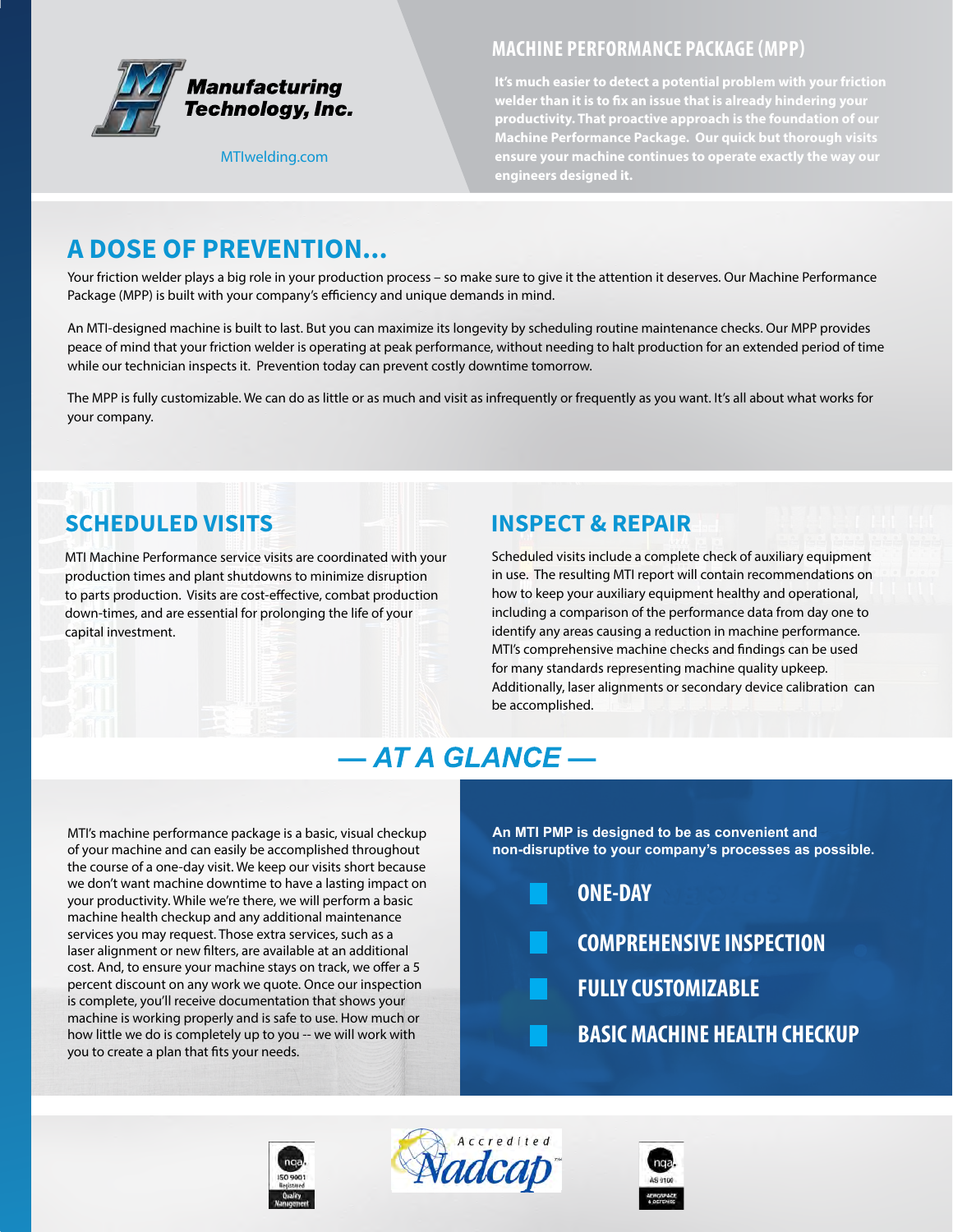# **SERVICE. INSPECTION. & CUSTOMIZATION.**

At MTI, maintenance isn't about fixing what breaks. It's about keeping your friction welder running at optimal performance. Our service, inspection, and calibration plan concentrates on your friction welding machine's performance, functionality, and condition based on data from previous inspections.

Keep your machine running at optimal performance with our one day, multi-point service inspection that's fully customizable to meet your needs.

# **MACHINES DATA & DRIVES ADDITIONAL SERVICES**

Here's what all is included in our comprehensive inspection:

- Machine Condition
- Safety Stop
- Machines Data & Drives
- **Hydraulics**
- Automation\*

Want a breakdown of what each step entails? Check out the comprehensive guide to the right.

Think we're done there? Think again. Once we complete the multi-level inspection of your machine, the following two key benefits will ensure your machine continues to run smoothly long after our technician leaves your shop floor.

#### **DISCOUNTED PARTS & SERVICE**

With MTI's Machine Performance Package, participants receive a 5 percent discount on replacement and spare parts on any work we quote during the visit. Contact MTI for additional discounts, including instrument calibration, laser alignment, emergency service, and MRA.

# **SERVICE THAT TRAINS**

When major maintenance or minor tweaks are necessary, our expert service technicians do more than fix it and forget it. We'll train you.

MTI offers training programs tailored to meet your requirements, ranging from operator use, controls training, and machine process improvements. Training programs are instructor-lead, include a complete set of training material for each attendee, and are hands-on when practical. MTI's on-site technicians can utilize their "open" time to refresh operators on techniques, setups, review routine maintenance items and machine control files. With an MTI Machine Performance Package, you will receive a discount on training.



The lasting value of an MTI Machine Performance Package is in the health report you receive after every scheduled visit. MTI Worldwide Service technicians complete a comprehensive system check that details their findings, the work they performed, results from any testing conducted, and any recommendations to keep your machine performing at its optimum.

#### **SYSTEM HEALTH REPORT**

Just like our machines, MTI's maintenance plans are fully customizable to meet your needs. Purchase additional services, including official calibration certificates, filter changes, and oil inspections to create a plan that fits your needs.

# **SAFETY STOP**

- **• Ensure all safety & emergency stop circuits are functioning properly.**
- **• Verify components within the emergency & safety circuits show no signs of wear or damage.**

# **MACHINE CONDITION**

- **• Review hoses, drag chains, slides, and encoder.**
- **• Inspect spindle chuck, tooling, & clamp condition.**
- **• Identify areas where damage has occurred or is likely to occur.**

# **HYDRAULICS**

- **• Check for leaks on both the HPU and the machine.**
- **• Check solid pipe condition and fittings.**
- **• Check hoses and fittings for wear and report age of hoses.**
- **• Check valves & valve wiring for any damage.**
- **• Confirm servo valve tuning and condition based on valve offset data and point-to-point accuracy & report any variances.**
- **• Confirm the temperature control functionality and reset if required.**

- **• Verify motor settings and condition based on acceleration and min/max rates.**
- **• Confirm motor tuning & condition based on drive stability and point-to-point accuracy.**
- **• Run RPM test and check rundown of the spindle for obvious signs of vibration or wear.**
- **• Confirm the temperature control functionality and reset if required.**
- **• Analyze the data archive to ensure weld traces are collected as required & create a backup of weld data.**

### **OIL SAMPLING**

Oil samples may be taken during each scheduled visit and then sent to one of MTI's recommended laboratories for analysis. The resulting data will be recorded by MTI as part of a complete report, including laboratory data, which will be sent to you.

# **AUTOMATION\***

- **• Verify the cell is in good condition and still functional and maintains cycle times as designed.**
- **• Inspect conveyor systems for any damaged tracks, obvious wear to belts, etc.**
- **• Check functional performance & setting of all switches and actuators.**
- **• Examine robot for obvious signs of wear or damage.**
- **• Analyze the part contact tooling for signs of wear, such as the gripper arms or fingers.**
- **• Review the condition of ancillary parts such as engravers, cameras, etc.**